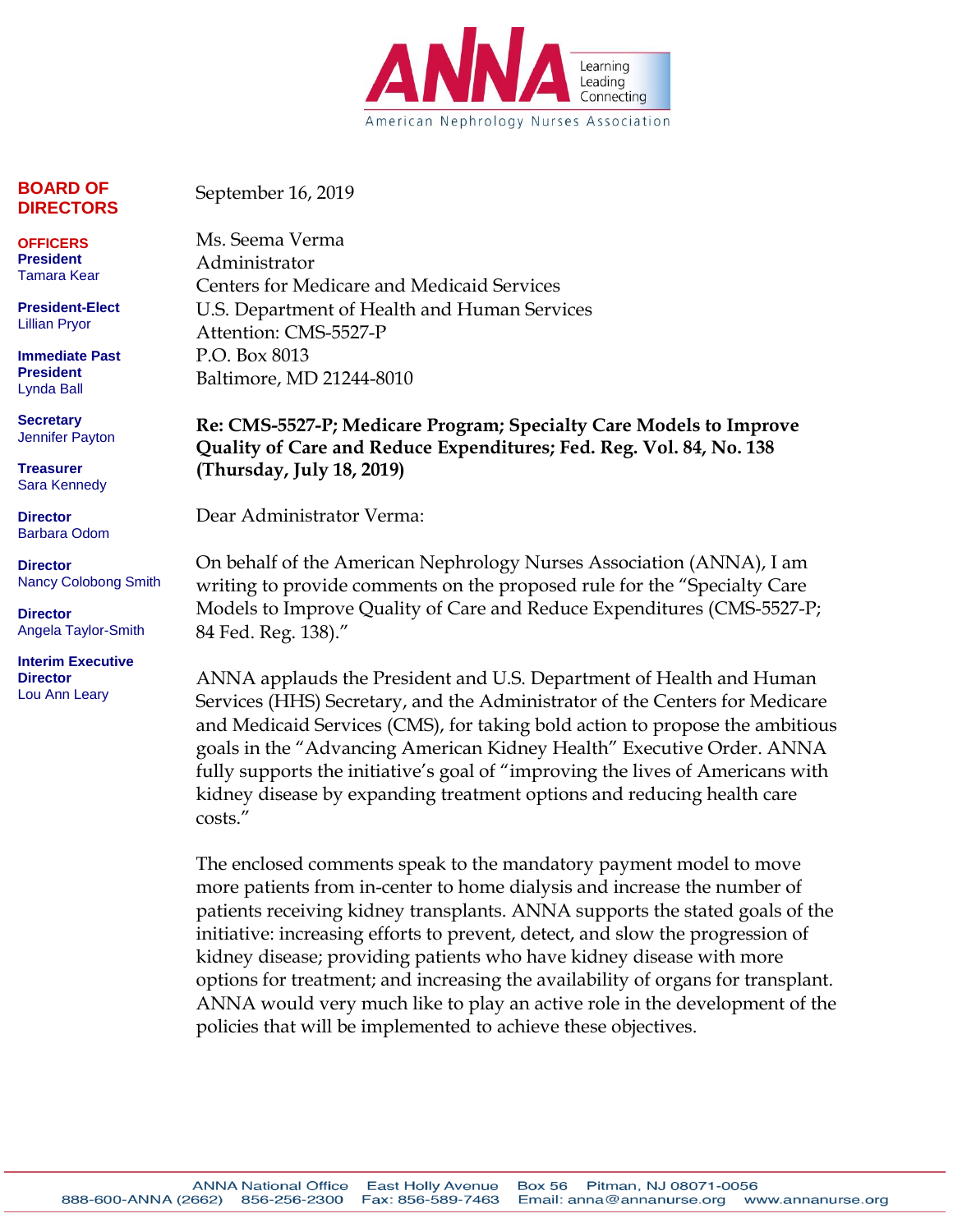ANNA views this initiative as an opportunity for nephrology nurses to be strategic and forward-thinking regarding the expertise our profession has to offer. ANNA believes the successful implementation of the initiative will require the active involvement of nephrology nurses who possess the necessary education, training, and clinical skills to provide the most effective care to patients with kidney disease in all settings. Nephrology nurses must not only be at the table, they must have a leading role as full partners with HHS, CMS, and other stakeholders in the process.

#### **Background and Mission of ANNA**

ANNA is the professional association representing nurses who work in all areas of nephrology. Established as a nonprofit organization in 1969, ANNA has a membership of more than 8,500 registered nurses in 80 local chapters across the United States. Members practice in all areas of nephrology, including hemodialysis, chronic kidney disease, peritoneal dialysis, acute care, and transplantation. Most of our members work in freestanding dialysis units, hospital outpatient units, outpatient clinics, and hospital inpatient units.

ANNA develops and updates standards of clinical practice, educates practitioners, stimulates and supports research, disseminates knowledge and new ideas, promotes interdisciplinary communication and collaboration, and monitors and addresses issues encompassing the breadth of nephrology nursing practice.

ANNA believes that the demand for quality nephrology patient care will continue to grow in the future, especially with the many changes occurring within health care and, specifically, within the specialty of nephrology due to an increase in health conditions such as diabetes and hypertension that often lead to kidney disease. Our nurses are in a unique position to enhance the quality of care delivered to individuals with kidney disease in a variety of settings.

We know continued education has a positive impact on the quality of care delivered to patients with kidney disease. We believe that a sound educational program is necessary to develop, maintain, and augment competence in practice and the continuance of high-quality care delivery. We actively support research to both develop evidence-based practice, as well as advance nursing science. We believe in the team approach to patient care and support interdisciplinary collaboration as essential to the delivery of costeffective, high-quality patient care.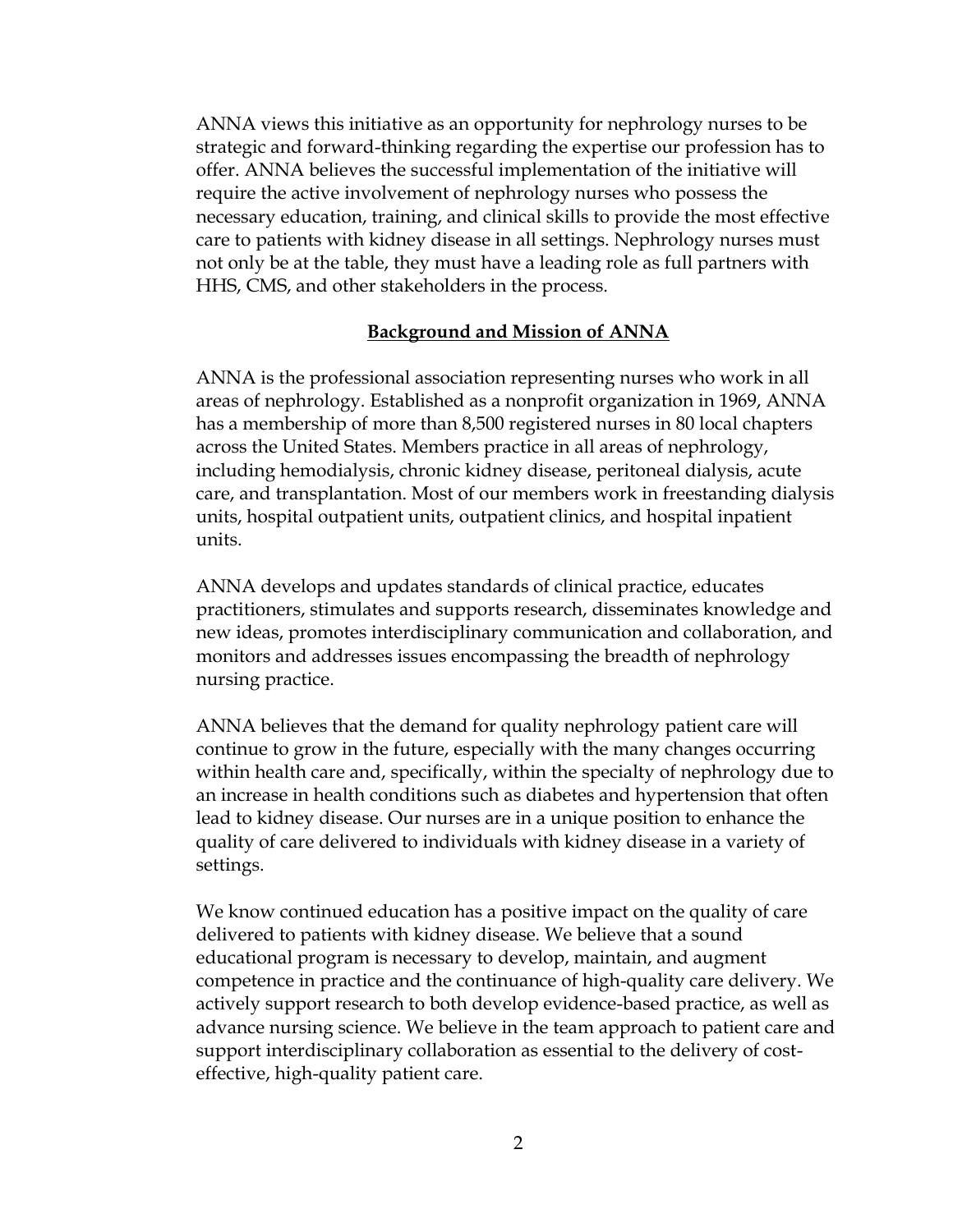### **Nephrology Nurses are Essential to Quality Patient Care in all Modalities**

As you may know, nephrology nurses' work goes far beyond simply treating patients at in-center dialysis clinics. Nephrology nurses are employed in dialysis units, home therapy settings, transplant centers, colleges and universities, research organizations, clinics, and acute/critical care environments. Nursing is the largest health profession in the United States and nephrology nurses spend more time on direct patient care than any other health care provider treating chronic kidney disease.

Nephrology nurses are indispensable in providing individuals with kidney disease with quality care and ensuring, to the extent medically possible, each one experiences successful outcomes in their chosen treatment modality. These dedicated nurses have been on the frontlines during the implementation of every new treatment and payment model change for End-Stage Renal Disease (ESRD) care. Nephrology nurses have worked diligently to ensure that this vulnerable patient population with complex needs is cared for and protected, even when the nurses' guidance, suggestions, and opinions on the implementation of policy have not been sought out or in many cases simply ignored.

History and experience have shown that the active involvement of nurses on the front end of planning and executing any health policy reform is the linchpin to a successful result. The policy and treatment changes outlined in the Agency's proposed rule for the ESRD Treatment Choices (ETC) Model represents a monumental change in the treatment of patients with chronic kidney disease and ESRD. There must be substantial changes made to ensure staffing, training, education, and preparedness of the nephrology-nursing workforce to achieve the desired outcomes in the proposed rule and the overall initiative.

As the professional organization representing this important group of health professionals, we believe it is critical that the Agency consider the perspectives, views, concerns, and recommendations of nephrology nurses on how the ETC model is designed and the policies governing the model implementation.

### **Overview of ANNA's Comments on ETC Proposed Rule**

ANNA is an active member of a number of different formal and informal coalitions, and groups involved in health policy advocacy issues affecting the nursing profession, kidney disease prevention, treatment, and research. We are proud to be a signatory of the comment letters submitted by Kidney Care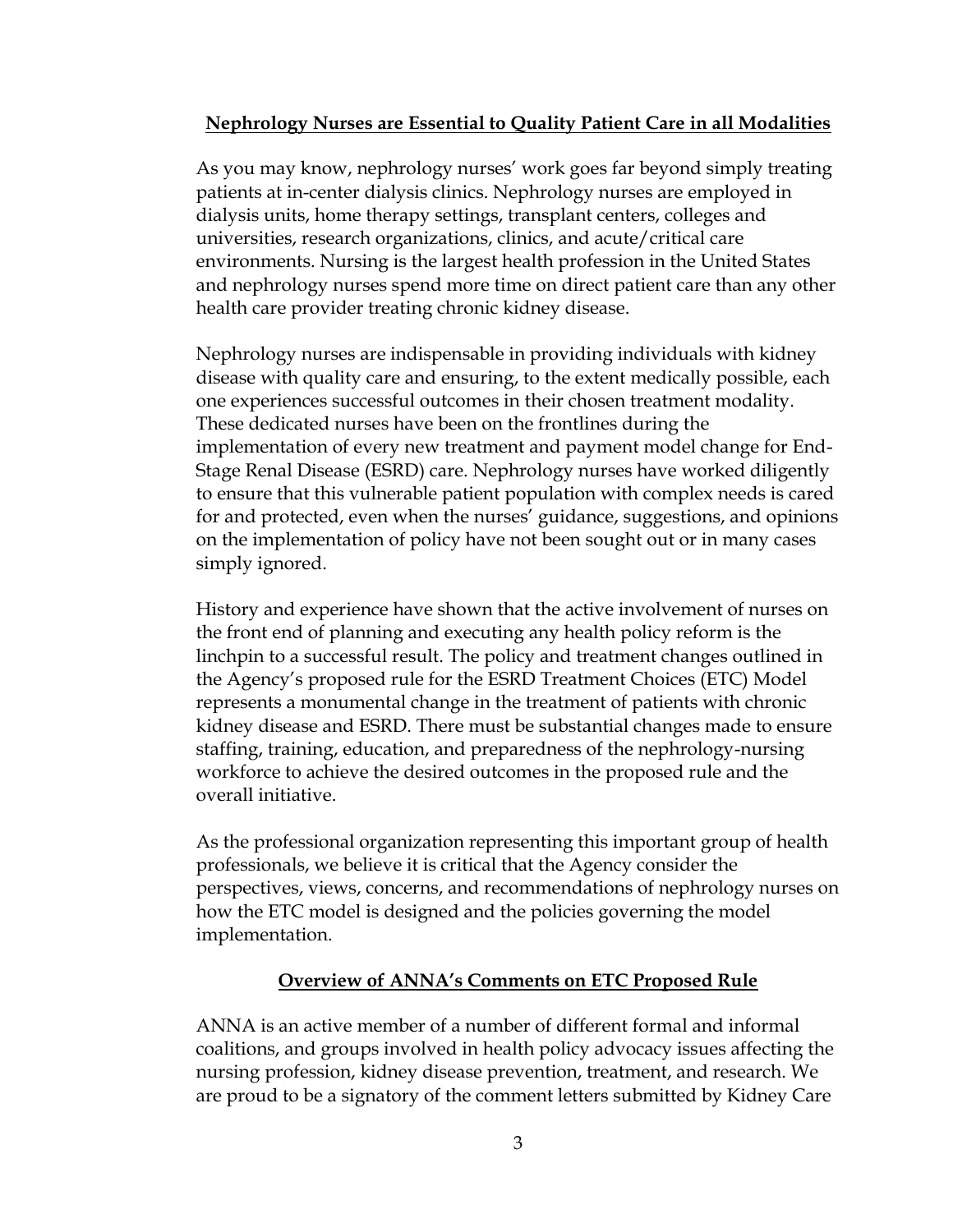Partners (KCP) and the Alliance for Home Dialysis (Alliance). While ANNA has endorsed the various recommendations in the KCP and Alliance letters, the following comments are focused on the role of nephrology nurses in treating their patients safely with the highest quality of care, while ensuring the nurses' voices and concerns are heard, and their roles as health professionals are supported and protected.

ANNA urges CMS to consider how to address and plan for the concerns raised in this letter and to work directly with ANNA, members of the kidney and nursing communities, and other relevant stakeholders to address these issues before implementing the ETC payment model. These are the major topics or categories of ANNA's comments on the proposed rule:

- **Ensuring an Adequate and Qualified Nursing Workforce**
- **Recruiting and Retaining Qualified Nephrology Nurses**
- **Training, Education, and Preparation for Nurses, Patients, and Caregivers**
- **ANNA's Requested Actions on the ETC Model**

# **Ensuring an Adequate and Qualified Nursing Workforce**

The shortage of registered nurses in the United States is a recurring issue. Economic, workforce, and market issues have been the primary drivers of the limited supply of qualified nurses. The shortage of nephrology nurses providing in-center care is an issue ANNA has raised with the Agency in previous comments and remains a great concern under the ETC model proposal. The demands for skills needed to treat the medically complex patient with end-stage renal disease require a robust, educated, and properly trained nursing workforce that is not currently in place.

The factors causing the nephrology nursing shortage are similar to the factors causing nursing shortages in other areas of practice and specialization. These include an aging workforce, the lack of adequate staffing to serve a growing patient population with complex conditions, high registered nurse workloads, an unsupportive dialysis work environment, limited exposure to nephrology nursing during undergraduate nursing programs, and an extremely high level of "burnout" resulting in nephrology nurses leaving the specialty and in some cases, the profession.

The shortage of nephrology nurses is occurring at a time when in-center dialysis clinics have been implementing and adapting to the relatively new Medicare Prospective Payment System (PPS) and Quality Incentive Program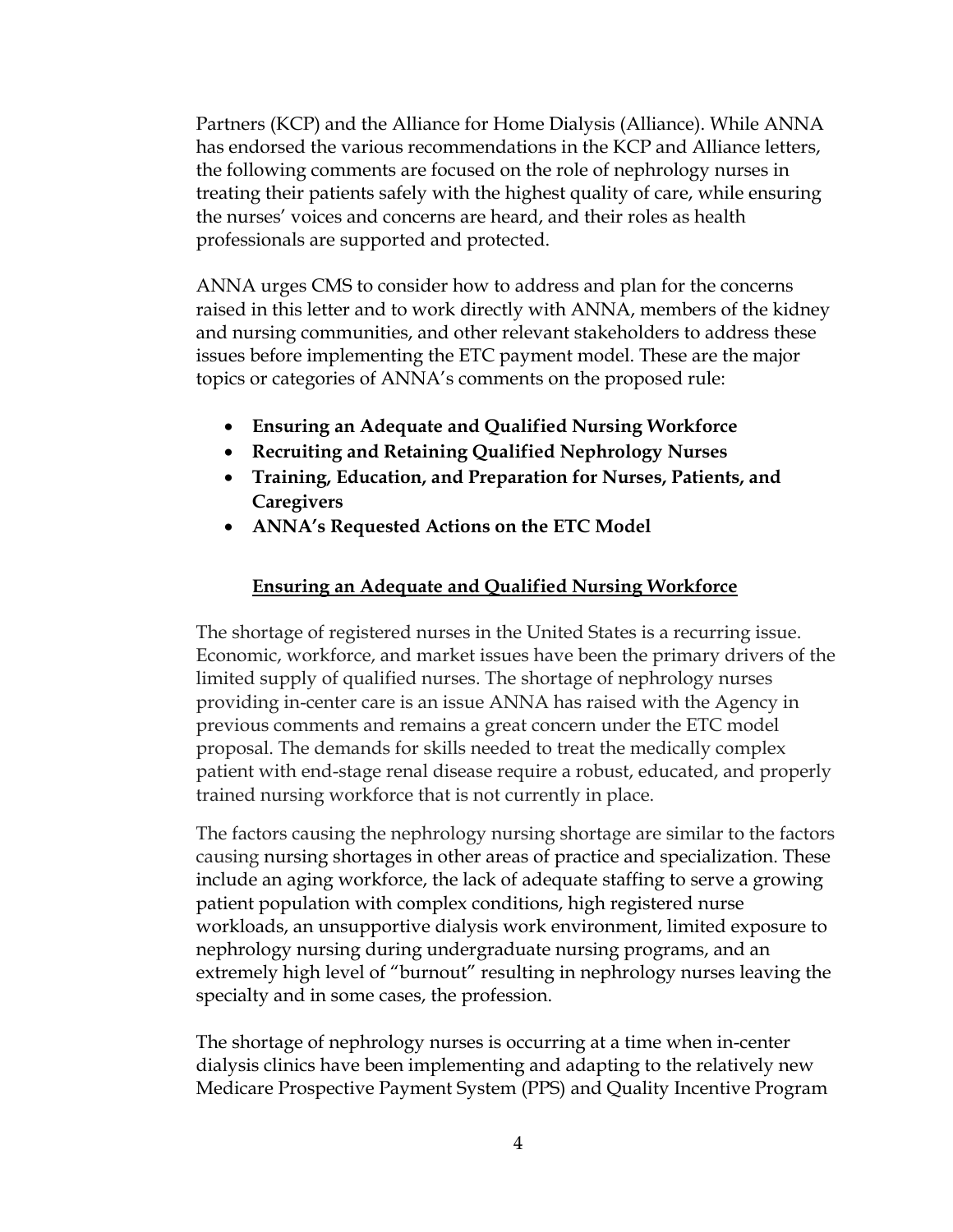(QIP). ANNA has been a supporter of the ESRD PPS and QIP from its inception. We have provided detailed written comments, met with CMS leaders and career staff on relevant issues, and our members have served on various Technical Expert Panels to assist the agency with key initiatives.

However, the collection of patient data and clinical information for this focus on quality measures has been largely placed upon the limited number of nurses staffing outpatient dialysis facilities. We recognize the importance of the many QIP clinical, reporting, and monitoring measures. However, a shortage of nephrology nurses combined with this increased administrative responsibility, as we mentioned to the Agency in previous comments, has decreased the amount of time nephrology nurses have to devote to direct patient care.

At minimum, adequate nurse staffing at in-center dialysis facilities, home dialysis programs, and transplant centers is the key to positive patient outcomes, decreased hospitalizations, and reduced overall costs. ANNA is deeply concerned the ETC model proposed rule does not offer a strategy or plan to address the issue of ensuring sufficient nephrology nurses are available and prepared to make this transition from primarily in-center to primarily home dialysis care.

#### **Recruiting and Retaining Qualified Nephrology Nurses**

ANNA supports the Administration's efforts to shine a light on the number of Americans living with chronic kidney disease. However, it is critical that the Agency recognize that the lack of adequate nurse staffing and the shortage of nephrology nurses available to assist may thwart any move towards a new model of care. The need to recruit new registered nurses and retain the nurses currently working in nephrology is an important issue, one we believe the Agency and the industry needs to address directly. Additionally, the United States is facing a shortage of nephrologists entering practice compounded by an increasing number of retiring nephrologists. To address this issue, nephrology nurse practitioners have been hired to fill this void and additional nephrology nurse practitioners will need to be recruited and educated to meet patient demands.

The challenges facing the nephrology-nursing workforce all have a direct impact on the ability to recruit and retain qualified registered nurses in nephrology. The entire nursing workforce, including those in nephrology, is aging and the number of nursing students going into the specialty has not kept pace with increasing demand for their services.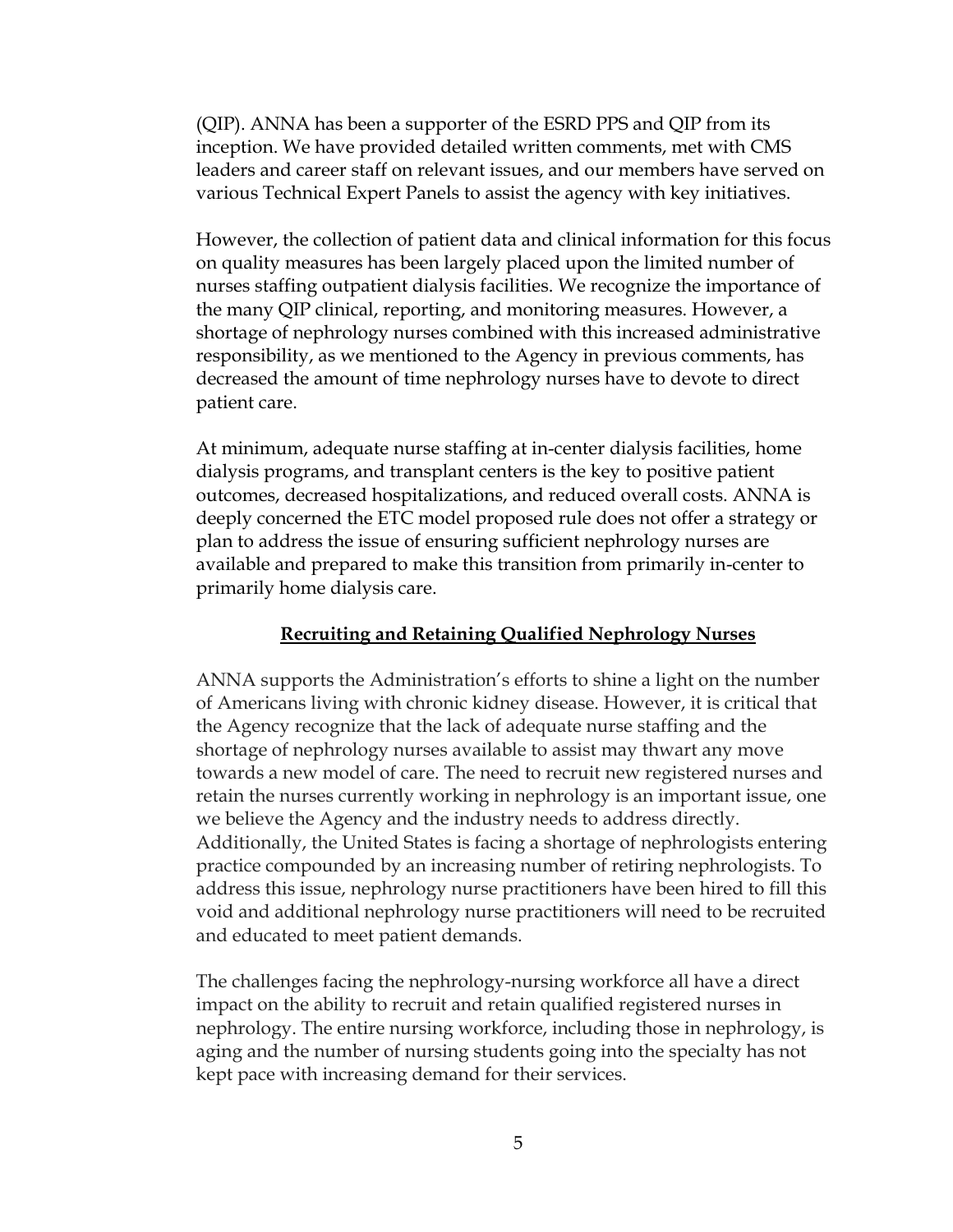The work environment and pressure on nephrology nurses to perform with limited staffing support, while managing increasingly high patient caseloads and working an extraordinary number of hours has pushed many nephrology nurses out of the profession. ANNA believes the level of nephrology burnout and job dissatisfaction has discouraged other registered nurses from pursuing the specialty as a career option.

ANNA is concerned that these demands and burnout will increase with home dialysis patients requiring a 24-hour, seven-day-a-week resource, via a nursestaffed hotline or phone system, to address clinical concerns or assist with technical problems with the patient's home dialysis equipment. We agree this would be a role nephrology nurses are qualified and suited to provide; however, without adequate nurse staffing this added responsibility can lead to overload and burnout. ANNA encourages the Agency and the industry to account for the need of registered nurses to manage these types of services when calculating the demand for nursing staff.

### **Training, Education, and Preparation for Nurses, Patients, and Caregivers**

ANNA supports the Agency's efforts to increase home dialysis care and transplantation. However, ANNA is concerned about the absence of a proposed structure or plan for implementing the training and education needed for nurses, nurse practitioners and all providers, as well as patients, caregivers, and others to ensure quality home therapy care. In addition, ANNA believes a standardized training and education process needs to be developed to achieve the desired outcomes for the anticipated large number of patients moving to home dialysis.

Home dialysis care makes it imperative that nephrology nurses and other health providers anticipate and prepare for any complications that may occur, to both smooth the course toward patient independence in home therapy and to prevent therapy failure. There must be an investment in training nephrology nurses so they have the proper skill set to train patients and their caregivers for home therapy, as well as prepare additional nurses to be proficient and competent in home dialysis training and therapy management. In addition, nephrology nurse practitioners will require additional training and education to transition in-center patients to home therapies, provide adequate dialysis prescriptions, and troubleshoot complications.

It must be understood that moving a registered nurse from a hemodialysis incenter setting into home dialysis training is not a simple process. According to the Medicare Conditions for Coverage for ESRD Facilities (CMS-3818-F), nurses are required to have 12 months' experience as a registered nurse plus 3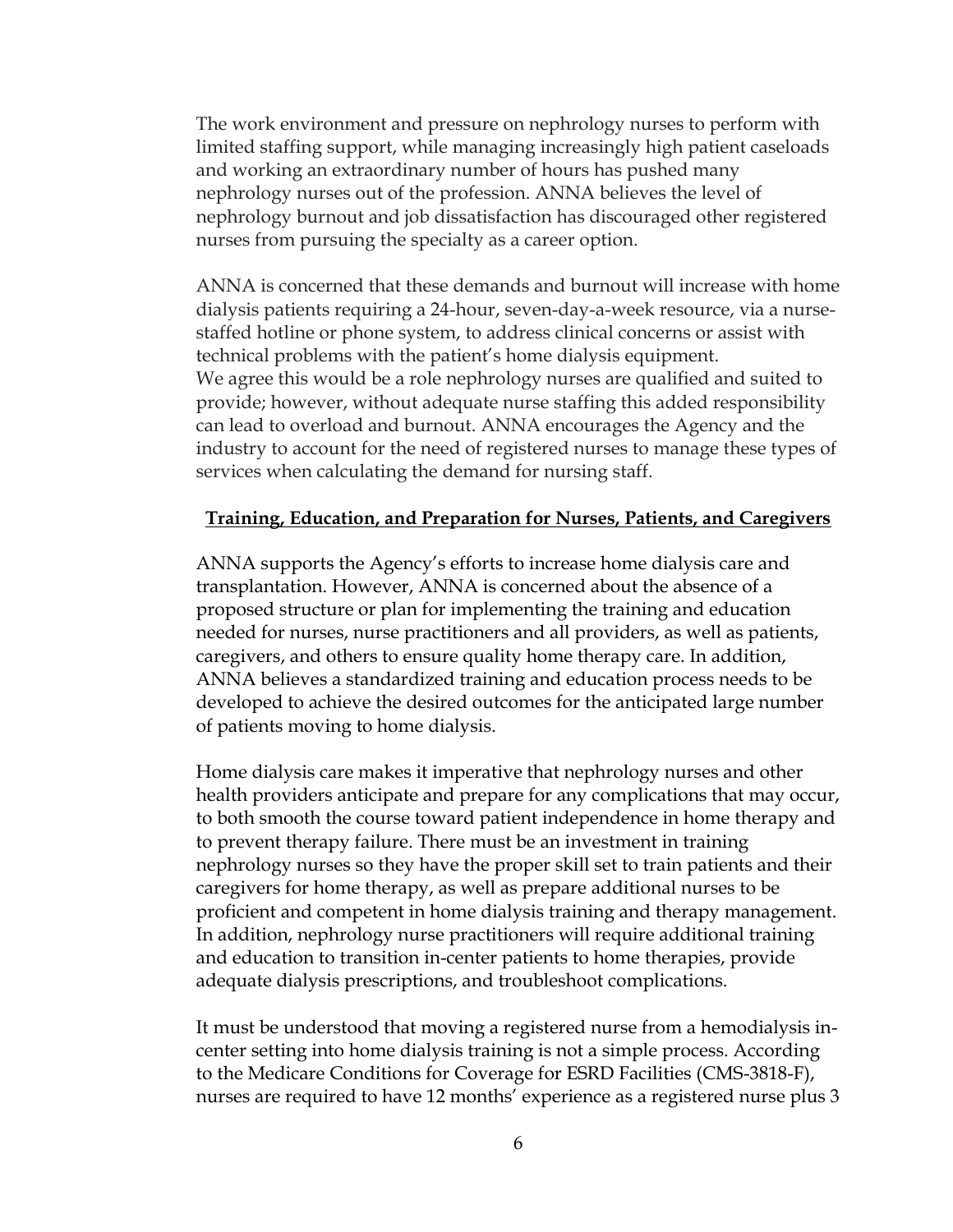months' experience in the modality (i.e. hemodialysis or peritoneal dialysis) and some state ESRD regulations impose more stringent requirements. ANNA urges CMS to give full consideration to this issue during the development of the final rule.

In addition, the skills and training for patient care education and delivery for the in-center and home environments are not interchangeable. Nephrology nurses will require advanced training in home dialysis. The basic level of training is not sufficient for the level of skills and competencies required of nurses who train patients and families in the management of the complexities of home dialysis care. ANNA is concerned that both an insufficient level of nephrology nursing workforce home therapy training and variations in the nurses' home training preparation across dialysis facilities will lead to a lack of standardization in this area. ANNA emphasizes the urgent need for the Agency and key stakeholders to take into consideration the vital role that nephrology nurses serve in the provision of home dialysis education and training to patients, and thus the success of the ETC model. ANNA recommends that a needs assessment be conducted to understand the level of preparedness needed prior to implementation of the proposed rule.

ANNA is extremely concerned that the kidney community and dialysis industry is currently unprepared for the increased number of patients that will transition to home therapy under the proposed rule. ANNA feels strongly that the current staffing model for in-center dialysis care is insufficient for the number of patients who will fail or experience complications requiring them to leave home therapy and return to in-center care at least temporarily. More importantly, ANNA fears that the proposed payment model and incentive for home dialysis therapy may stimulate the encouragement of both incident and prevalent ESRD patients to choose home dialysis when they may not be clinically appropriate or ready for this modality leading to a high failure rate.

ANNA members have expressed concerns about the availability of respite care to provide short-term relief to primary caregivers and patients conducting dialysis in the home environment. ANNA urges the Agency to recognize respite care and to provide resources for it. To sustain patients at home, it is critical that there be a robust support system to provide relief for exhausted patients and/or their caregivers and prevent home therapy failure. We believe an agreed-upon payment mechanism should be established for providing in-center respite treatment without a payment penalty.

ANNA understands the limitations on available space at facilities for home dialysis training. The Agency should consider in the final rule options for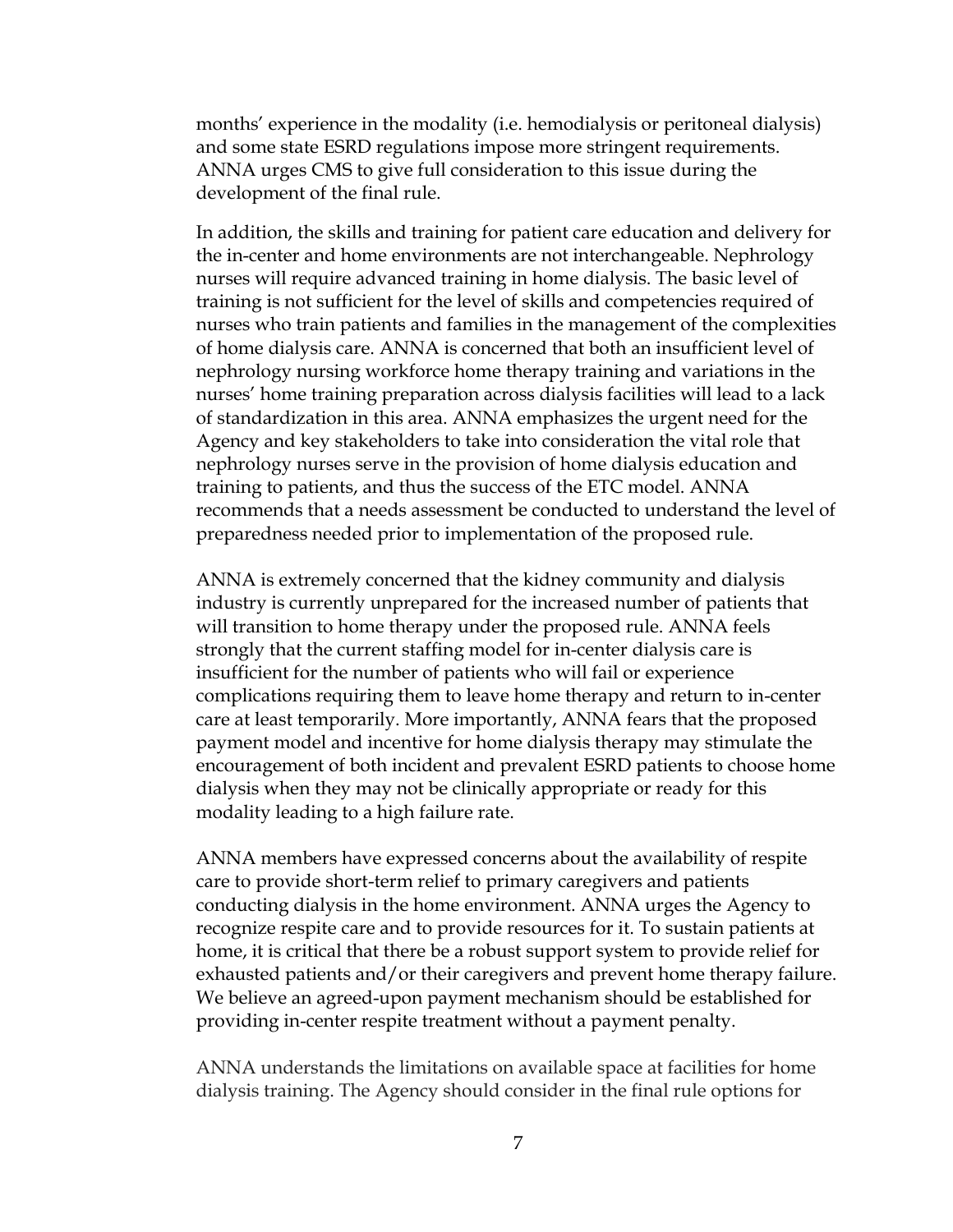space required, to address the need for both training space and space for scheduled and unscheduled visits. Facilities will need time to secure space and redesign current spaces for home therapy training and clinical appointments.

# **ANNA's Requested Actions on the ETC Model**

ANNA can see pathways to achieving some of the goals and outcomes the Administration listed in the Executive Order. Nephrology nurses are adaptable and forward thinking, and they have historically found a way to provide the highest quality care for their patients regardless of the circumstances or constraints placed upon them. Past experiences have shown that seeking nurses' input and providing a key role for them in the development and implementation of new policies will enhance a timely and cost-efficient execution of policy. We recognize that this policy depends on the nursing workforce for successful achievement of its outcomes; that is, improving the quality of care of patients with kidney disease.

ANNA is hopeful that the Agency will consider the concerns and issues raised in this letter and avoid a decline in patient outcomes, decrease in quality care, and confusion among patients, health professionals, and the Agency. In addition to the comments/recommendations from KCP and the Alliance, the following is a list of actions CMS can take that we believe will be helpful for successful implementation of the ETC model:

- **Extend the implementation period beyond the proposed April 2020 date to allow patients, nurses, and others impacted by these reforms to properly prepare and address barriers to home therapies and transplants.**
- **Provide a "ramp-up" period at the start of the initiative to allow time to increase the number of qualified home training nurses.**
- **Allow for the training and preparation of an adequate nursing workforce that will be necessary for preparing patients and families for home therapies.**
- **Engage ANNA in the development of strategies that address the need for an adequate nephrology-nursing workforce prior to the implementation of the final rule.**